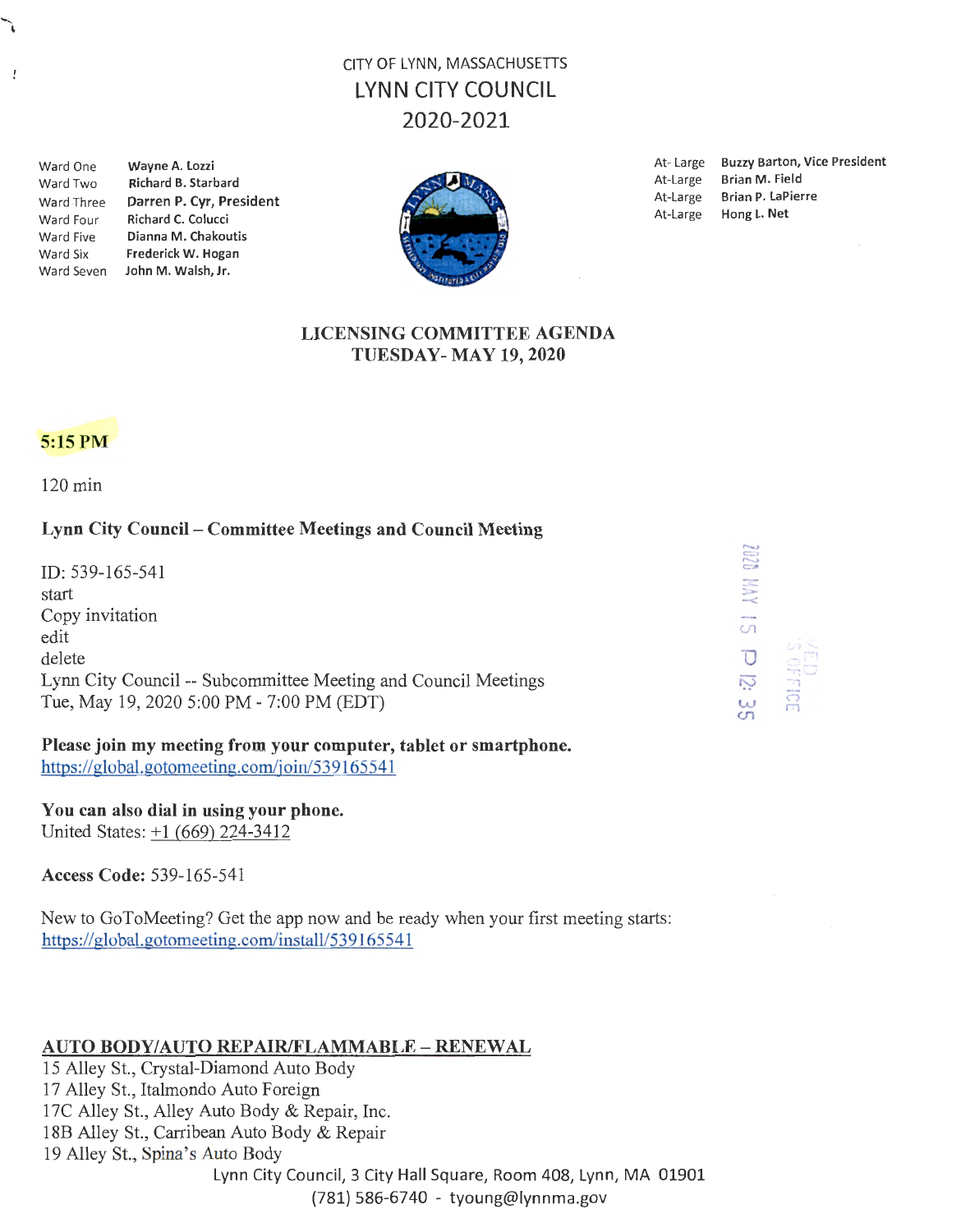I **Licensing Committee Agenda May 19, 2020 Page2** 

35B Alley St., K & J Auto Body Inc.

178 Alley St., Collision Auto Craft & Repair 22 Bennett St., VIP Works Auto Center 26 Bennett St., R.E.M. Auto Body 46 Bennett St., Tatiana's Auto Body 10 Camden St. Thibedeau Auto Body 16 Chestnut St., Ed & Vin's Garage of Lynn, Inc. 220 Chestnut St., Auto Body Rebuilders 165 Commercial St., Igor Auto Body Inc. 9 Green St., Legere Auto Body 88-92 Harbor St., Urban Auto Body 443 Lynnway, Toro's Auto Center 475R Lynnway, Barrera and Son's Auto Body and Repair 154 South St.., Saugus Auto Craft 880-882 Western Ave., Western Ave. Auto Body 1071 Western Ave., City Line Auto Body 1075R Western Ave., Guate Auto Body & Repair, Inc. **AUTO REPAIR/FLAMMABLE - RENEW AL**  17A Alley St., ARM Garage 36-38 Alley St., McGinn Bus 182 Alley St., TG's Taxi 182 Alley St., Transmission Reis 50 Bennett St., Landry Automotive 60 Bennett St., Bennett Street Tire 68 Bennett St., Car Works Plus 87 Bennett St., West Lynn Auto Service 3 Camden St., Abdiel Auto Repair lOOA Central Ave., JB Automotive Center 101 Central Ave., Los V Tires Corp. 326 Chatham St., Automotive Service 106R Chestnut St., Los V Tires #1 161 Chestnut St., Chutzpah Royalle, LLC 503R Chestnut St., A.l's Auto Service 66 Commercial St., J & R Auto Repair 131 Commercial St., North Shore Car Rental 180 Commercial St., Miracle Auto Werks 99R Cottage St., Mark A. King Corp. 307 Eastern Ave., Top Shop 12A Ellis St., Mora Auto Repair 287 Essex St., Essex Auto Repair 407 Essex St., Melo Tire and Auto Service 10 Heath's Ct., #1, RC Auto Service 10 Heath's Ct., #6, Ultimate Performance Marine LLC 10 Heath's Ct., #8, 781 Autowerks 349 Lynnway, Morgan's Garage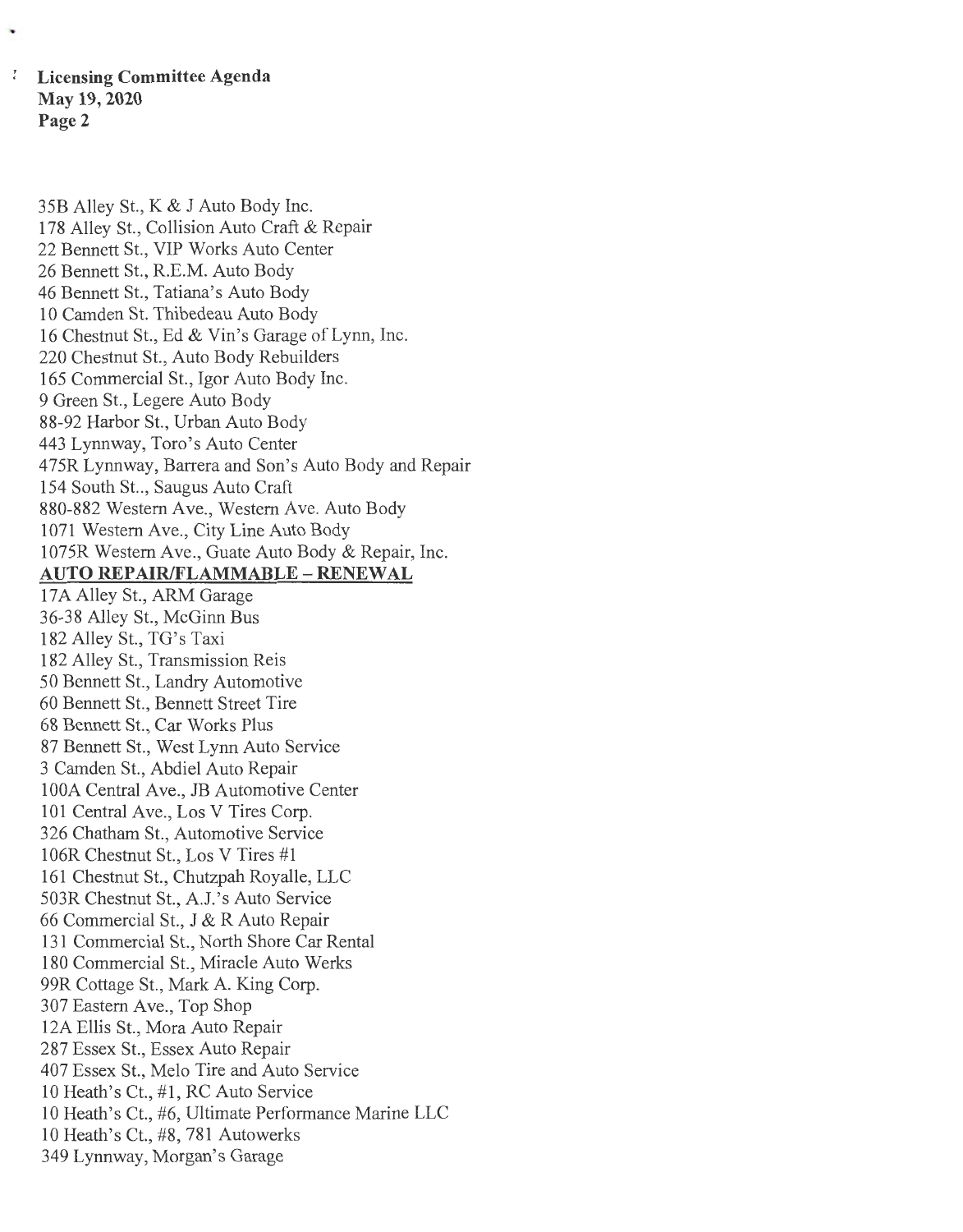**Licensing Committee Agenda May 19, 2020 Page3** 

453 Lynnway, George's Expert Auto & Marine 555 Lynnway, Midas Auto Service Expert 637 Lynnway, Sullivan Tire 9 Minot St., West Auto Sports & Tire 76 Oakville St., Mennino Construction Co. 35 Sulfolk St., City Transportation 375 Summer St., P & P Peru Tires 471 Western Ave., Luxury Auto Service 800 Western Ave., Valvoline Instant Oil 860 Western Ave., Sonny Auto Repair 1069A Western Ave., Mel's Tire & Auto Service 1071 Western Ave, Keny's Auto Repair 1147 Western Ave., Stoneham Boat Center 1117R Western Ave., MA Recover Bureau-Ma Towing & Repair 105 Willow St., Josue Auto Mechanic Inc. **FLAMMABLE LICENSE - RENEW AL**  77 Alley St., American By Products 6 Bennett St., L-A-C Steel & Fabrication 22 Bennett St., Perrotti's Welding and Fabrication 20-24 Boston St., Lynn Ladder & Scaffolding Co. Inc. 300 Broad St., NSCC 134 Broadway Catholic Cemetery Assoc. 41 Carolyn Rd., Petrucci Construction Co. Inc. 668 Chestnut St., Cumberland Farms, Inc. 2 Circle Ave., Lynn Water Sewer Commission 21 City Hall Sq., Verizon New England 247 Commercial St., Covante 4 Recovery 653 Eastern Ave., Globel Montello Group #2214 10 Heath's Ct., Unit. #11 Northeast Oil Delivery Inc. 32 Homesite St., National Grid 122 Liberty St., Speedway LLC #2502 282 Lynnway, UHaul Company of Boston 453 Lynnway, EZ Landscaping

453 Lynnway Rear, Healey Bus Inc.

525 Lynnway, Gulf Express

580 Lynnway, Solomon Metals Corp.

637 Lynnway, Auto Zone

700 Lynnway, Sonny's Car Wash

780 Lynnway, Walmart Store #2139

88 Marion St., Demakis Enterprises, Inc.

195 Market St., Eastern Bank

390 Parkland Ave., Lynn Water & Sewer Commission

400 Parkland Ave., Lynn Water & Sewer Commission

0 Raddin St., Walsh's Oil Company

5 Stetson St., Atlantic Ambulance